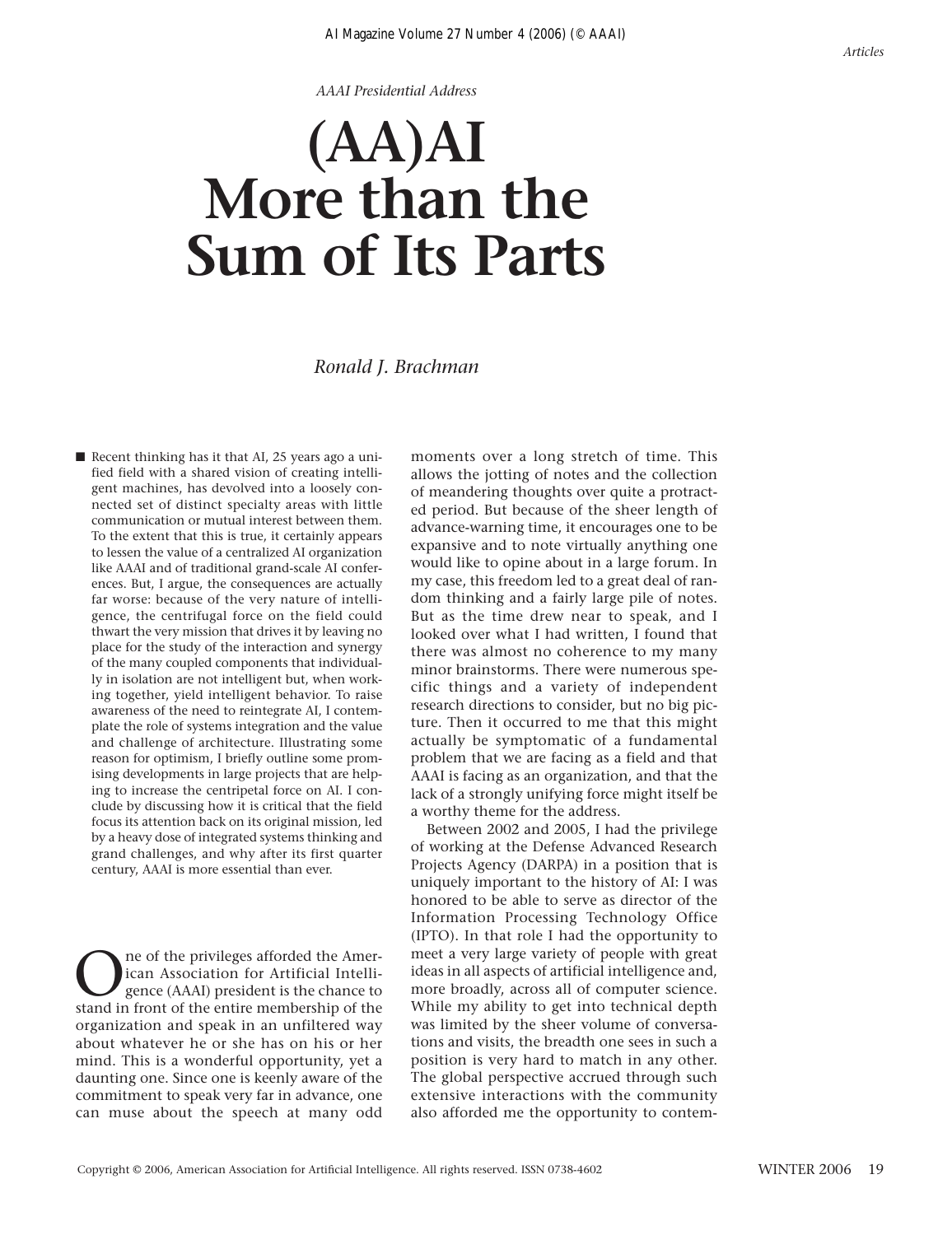

*The First AAAI Conference was Held at Stanford University.*

plate the big picture and, perhaps more importantly (and consonant with the nature of the job at DARPA), to identify gaps in our national computing research agenda. It also occurred to me that that perspective was a very special asset to use in drafting this presidential address.

So, instead of addressing a technical topic in depth or picking on a single new direction often the fodder for AAAI presidential addresses—I want to raise a broad issue and consider some larger questions regarding the nature of the field itself and the role that AAAI as an organization plays in AI. My hope is to encourage thinking about some things that I believe are very important to the future of the field as a whole and perhaps to start a dialogue about research directions and collaborations that in the end might bring us all back together and allow us to take advantage of the opportunity that AAAI affords all of us as AI practitioners.

## A Wonderful Time to Mark Progress

The year 2005 was a momentous one in artificial intelligence, at least in the United States. It marked the 25th anniversary of the founding of the American Association for Artificial Intelligence (celebrated in the Winter 2005 issue of *AI Magazine*), and AAAI-05 was our 20th conference. The organization was started in 1980 in response to vibrant interest in the field, which back then was served mainly by an International Joint Conferences on Artificial Intelligence (IJCAI) conference held only every two years. The first AAAI conference was held at Stanford University; it was very much a research conference, a scientific event that generated a lot of excitement. The conference was small and intimate, with few parallel sessions. There were excellent opportunities for us to talk to one another. AAAI-80 gave real substance to the organization, clearly getting AAAI off on the right foot, and it gave new identity and cohesiveness to the field.

This year—2006—has also been a big year, celebrating the 50th anniversary of the original meeting at Dartmouth College, where the name "artificial intelligence" first came into common use. Numerous events around the world, including a celebratory symposium at Dartmouth and an AAAI Fellows Symposium associated with AAAI-05, have marked this important milestone in the history of the field.

Progress since our first AAAI conference has been substantial. While each year's results may have seemed incremental, when we look back over the entire period we see some truly amazing things. For example, a computer program finally beat the world's chess champion. In hindsight this may no longer look so exciting (purists will say that it was not an "AI" system that beat Garry Kasparov but rather a highly engineered special-purpose machine largely made possible by Moore's Law), but it is worth contemplating from the point of view of 1980—or, even more dramatically, from that of 1956. Looking forward from back then, no matter how Deep Blue actually worked, playing chess well was clearly an AI problem—in fact, a classical one—and our success was historic. More recently, a robotic vehicle from Stanford University, using machine learning technology, conquered the 2005 DARPA Grand Challenge, successfully managing a course of more than 140 miles over difficult terrain in less than 10 hours without any human intervention. By any measure this was an incredible feat.

Another notable aspect of AI life over the last quarter-century was the broad rise of excitement and financial investment in the field. That ranged from a wave of startups that lasted into the 1980s to significant diffusion of our technology and practitioners throughout worldwide industry. The influence of the AI community in current large and critical commercial enterprises—through, for example, text processing, speech and language processing, robotics, machine learning, data mining, knowledge management, and a host of appli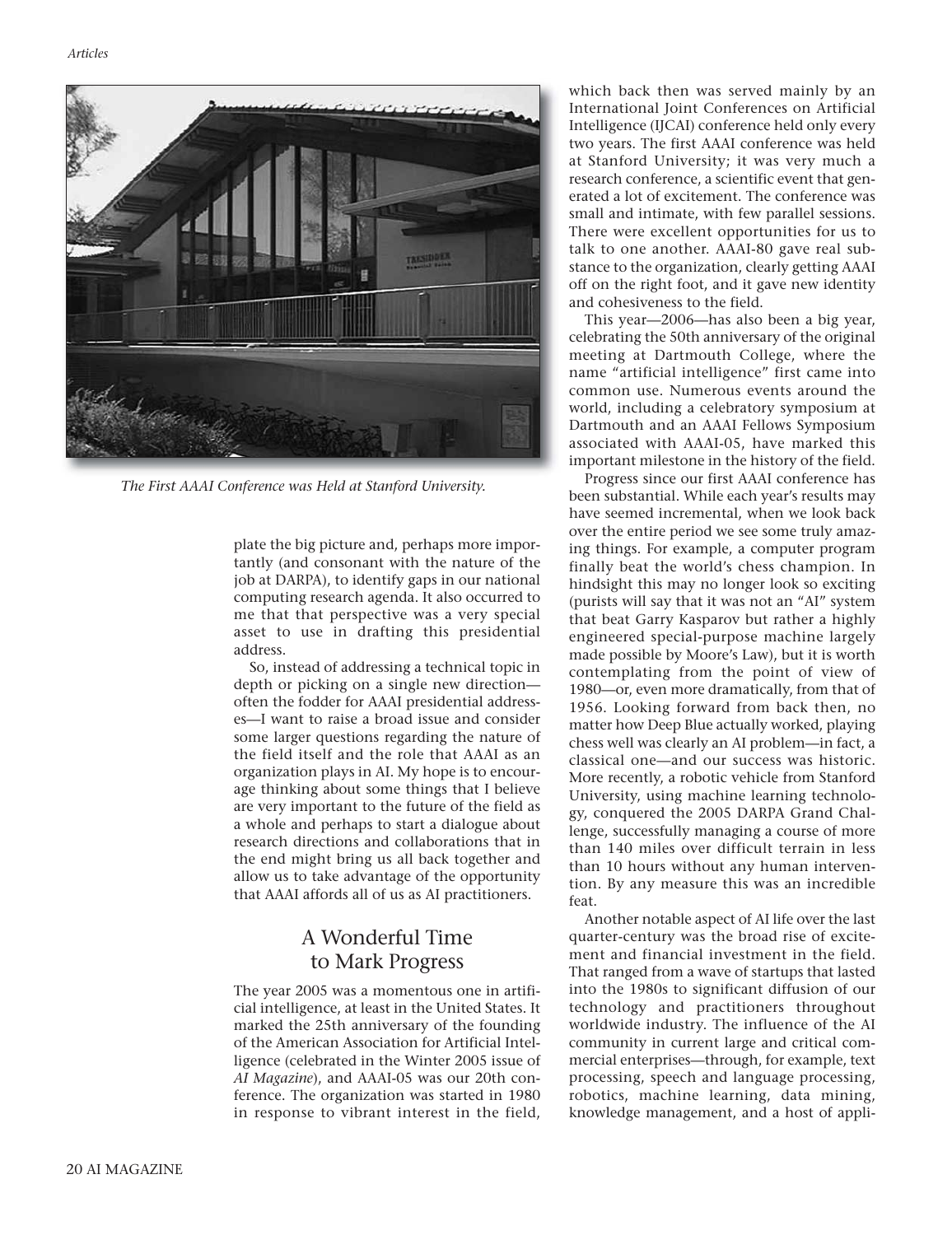cations of the sort that the Innovative Applications of Artificial Intelligence (IAAI) conference has highlighted for years—while accomplished perhaps with little fanfare, has been undeniable. Important systems with significant AI contributions are deployed and operating daily in virtually every industry. Small robots have saved lives, both on the battlefield and in difficult search and rescue situations. AI systems are flying in space. And through Internet search engines, every day AI directly touches millions and millions of people.

Perhaps the zenith of our field's popularity was in 1985, when we held our joint conference with IJCAI in Los Angeles on the University of California, Los Angeles (UCLA) campus. That conference had more than 5,000 attendees. The excitement in the community was palpable, and the interest from the outside, both in the commercial sector and in the press, was extraordinary. There was a great deal of national and international attention. For example, Woody Bledsoe (then president of AAAI) and I were asked to appear on a national radio talk show, where we debated various aspects of AI. Hector Levesque gave the Computers and Thought lecture in a crowded Pauley Pavilion, the home of UCLA basketball—quite an exciting experience. We probably haven't seen anything like that since, but it was a wonderful time.

Since then, we've had an "AI Winter," with a dramatic drop in funding for the field, followed by many years of reasonable growth and significant thaw. One small indicator of the current improved situation, based on our work at DARPA: starting with the fiscal year 2006 budget, there has appeared a line item (a "Program Element") in the U.S. federal budget that explicitly calls out "Cognitive Computing Systems"—very much an AI agenda. This expressed the government's intent to fund a significant budget item directly focused on artificial intelligence research, as well as at least a modest suggestion of longevity for the item. Since then, several hundred million dollars of funding were approved and spent for this area. And this represents money coming from one funding agency—it does not include current and prospective funding from places like the National Science Foundation (NSF) and National Institutes of Health (NIH) and the military services' research organizations. AI has reached the level of explicit high-level line items in the U.S. budget.

Finally, there is the undeniable general infiltration of AI-related ideas into the public consciousness. Prior to 1980 AI was an interesting topic for science-fiction writers and media producers, with the HAL 9000 Computer in *2001: A Space Odyssey, Star Trek,* and the early *Star Wars* movies, which together brought robotics and the idea of intelligent androids to Hollywood. But since then, we've seen substantial growth in the public vision of interesting possible futures for artificial intelligence, including the recent film *I, Robot,* based loosely on the Isaac Asimov stories, and Steven Spielberg's direction of a provocative film that was expressly called *Artificial Intelligence.* Who among us, 25 years ago, would ever have imagined a Hollywood blockbuster, created by one of the great directors of our time, with the very title, *Artificial Intelligence?* Quite remarkable. While it is unclear how much the specific story had to do with what we do every day in our research labs, nevertheless, there it was, front and center in international popular culture: what might the far future of AI be?

On the other end of the spectrum—and perhaps more importantly—we have the wellloved Roomba robot vacuum cleaner, from iRobot. Through a remarkably modest invention, in a way that we may never have foreseen, AI has finally begun to enter the homes of tens of thousands of regular people who have no idea what artificial intelligence is about, but who know they benefit from what it brings to their lives.

In virtually every respect, our field has come a long way in the last 25 years.

## Centrifugal Intellectual Force

One of the natural consequences of the growth of interest in AI in the last 25 years has been an explosive rise in the number of venues in which AI researchers can present their work. We have seen a large number of conferences develop, as well as a large number of new publications, in all of the specialized areas that at one point were all considered simply core AI. These include, among others, machine learning, knowledge representation, automated reasoning, agents, robotics, vision, planning, uncertainty in artificial intelligence, computational linguistics, and data mining and knowledge discovery. In fact, as mentioned at AAAI-05, there may be as many as 30 "sister conferences" that we can draw from for our sister conference report sessions. For quite a long time in the earlier days of this expansion, interest continued in the core conference—in AAAI itself—with people also spending time at their own specialized area conferences. But over time this seems to have changed. With strong specialized program committees to review submissions, and a greater concentration of people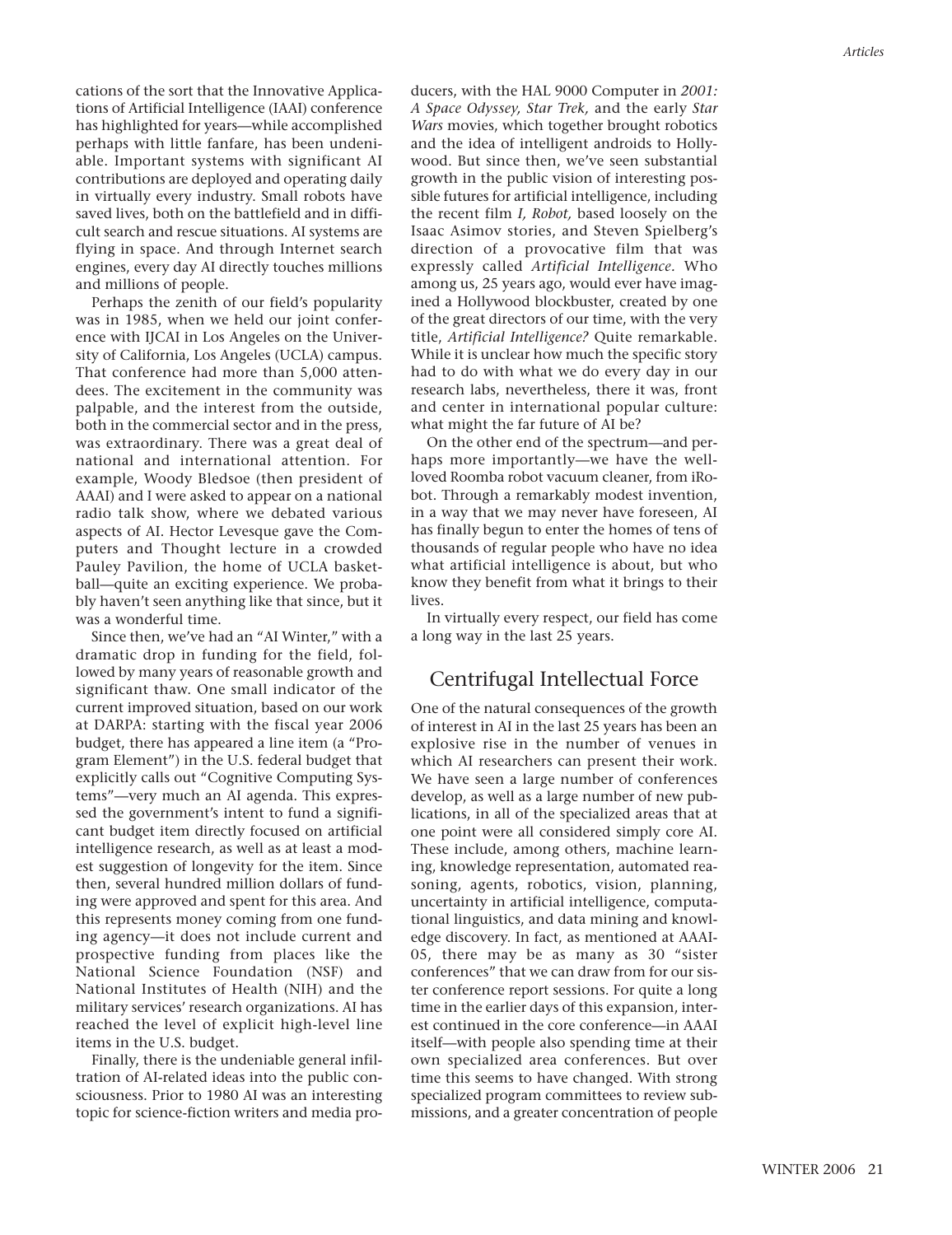*… the specialization and the kind of centrifugal force pulling people away from AAAI as an organization and a conference might actually be having a much more challenging effect on our ability to do the very work of our field.* 

> in the specialized disciplines attending these conferences, the more narrowly defined meetings have become more attractive. If funding becomes tight or if people are doing too much traveling, AAAI and perhaps IJCAI conferences are left off of the itinerary; by attending the Knowledge Representation (KR) conference or the International Conference on Machine Learning (ICML), or the International Conference on Autonomous Agents and Multiagent Systems (AAMAS), many discipline-focused researchers are still getting to see most of the colleagues that they would like to talk to and hear about the latest technical developments in their areas.

> As a consequence of this, what we hear often in AAAI organizational circles are concerns about the future of our own organization: What is its role? Why are people not coming to the AAAI conference? Should we bother to have the conference at all? In fact, if you were to look back over the last several years' worth of statements written by candidates nominated for AAAI Executive Council positions, you would probably find a majority who have focused on the issue of specialization in the field detracting from AAAI as an organization and possibly decreasing clarity of the meaning of our central conference. This is a common theme that has been discussed often in AAAI leadership circles over the last few years. There are good reasons for this evolution, and I think it is a natural phenomenon; it can be seen in other fields and in some ways it may not be something to be worried about.

> But my concern here—and the main theme of my talk—is around the fact that it may be the case that in our field—in contrast with many other fields—*the specialization and the kind of centrifugal force pulling people away from AAAI as an organization and a conference might actually be having a much more challenging effect on our ability to do the very work of our field.* While a natural consequence of the maturity of the field is the "loss" of some of our subfields, this specialization and spinning off of areas of research presents us with a deep and fundamental problem.

We have been seeing great progress along specialized lines in each of the areas of AI, and some have made extraordinary gains over the last 10 years (machine learning being one of the most obvious cases). But in general it appears that while we are getting greater technical depth and greater achievements in our specialized fields, we do not seem to be getting any closer to what people might consider "true AI"—the goal that caused us to start AAAI in 1980 and that gave birth to the field in the 1950s and that, to be honest, got most of us very excited about getting into the field when we were even back in high school—the grand vision of building a truly intelligent humanlevel AI system. As a whole, the field just doesn't seem to be making a lot of progress in that direction, even while we make tremendous progress in our specialized areas. In my view, this is a consequence of too much focus on AI-related "components" and not on artificial intelligence itself, which is not simply the sum of its component parts.

Another way to look at this (to pick somewhat unfairly on one subfield) is to consider the fact that, no matter how outstanding our learning algorithms get, it's hard to call any of them "intelligent." The world's greatest support vector machine is not an intelligent system that has the robustness, breadth, and common sense that even a three-year old child has —nor will it ever be. In a way, the peculiarity of our current situation with respect to AI as a whole is exemplified by a simple phrase that is commonly used in the learning area: we seem to have made a lot of progress in "knowledgefree learning." Think about that: imagine talking to an average person on the street about AI, trying to explain that we want to build intelligent humanlike robots, and that we are making tremendous progress in "knowledge-free" learning. I suspect that that would be at least puzzling for a lay person, if not downright bizarre. Why would you handicap your system by expressly discarding anything that it had learned in the past or knowledge it had gained our could infer through other means? How could you even have the concept of knowledge-free learning in a fully integrated AI system? Yet this is common terminology, exemplary of a common point of view.

Similarly, as much as I am personally fond of work on the semantic web, not to mention that much of my own technical work was involved in description logics that provide a foundation for web ontology languages, no matter how far we go down that road—no matter how wonderful our description logics become—they won't by themselves lead us to artificial intelli-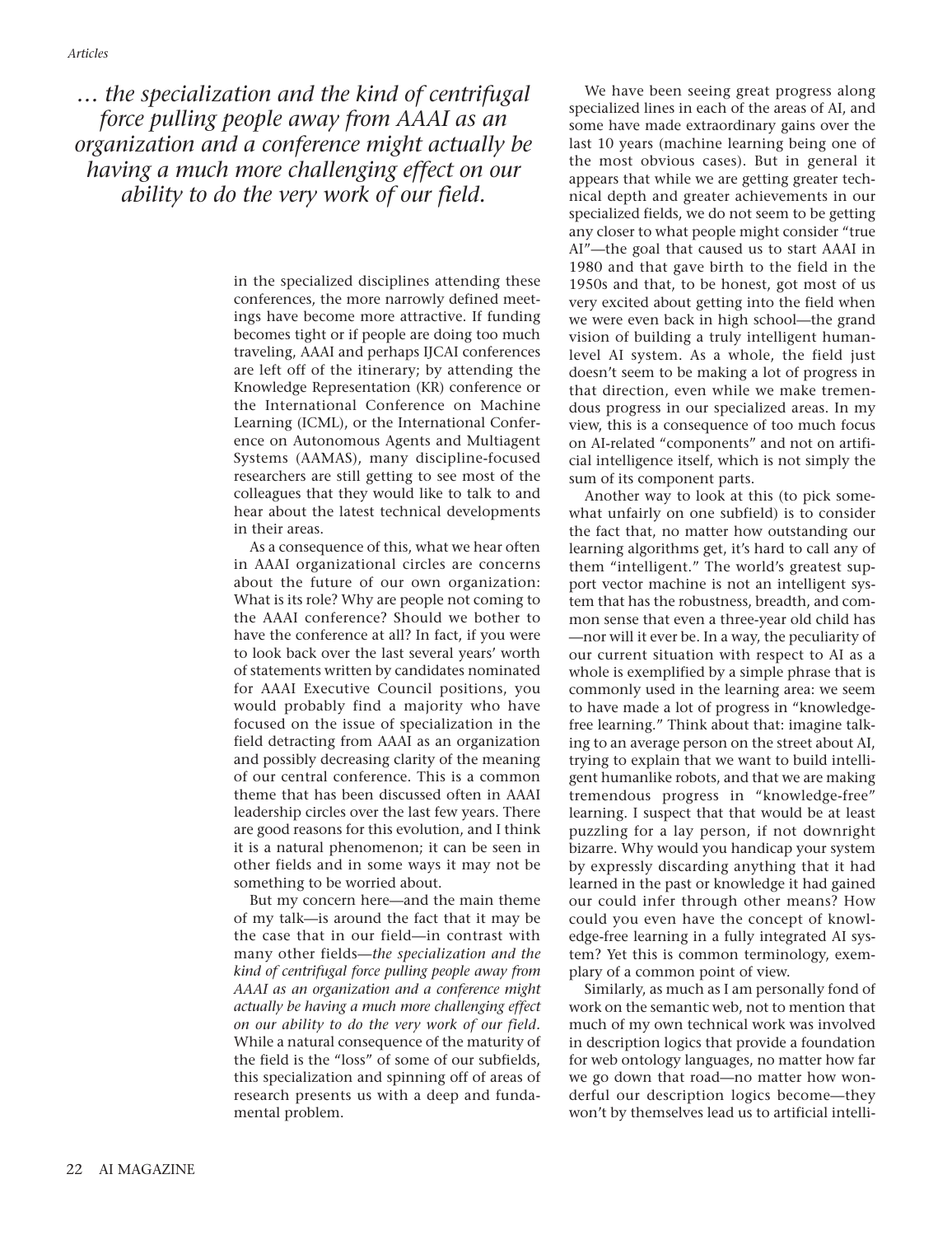gence. As with isolated learning algorithms, they may have fantastic applications, they may have great intellectual depth, and they may even make some people a lot of money, but I do not believe that such specialized tracks will lead us to AI. The same can be said for virtually all of our subdisciplines, for example, machine perception and natural language processing. They may produce wonderful artifacts and great scientific breakthroughs, but they don't seem individually to be leading us to an artificial intelligence. So my concern goes way beyond the fact that specialized conferences are drawing attendees away from AAAI conferences. The centrifugal acceleration that we have been seeing, with more and more people spending more and more of their concentrated time in the subareas and at their own conferences and in their separate journals, may actually be sabotaging the future of our own field at its very heart.

## Intelligence Is a Many-Splendored Thing

It has been hypothesized that whatever intelligence is (and we obviously have not been able to fully define it so far), it is a multidimensional thing. Natural human intelligence appears to be multifaceted. "Human-level intelligence" does not lie at the end of the road that focuses only on machine learning algorithms, nor will it be the result of the world's greatest natural language processing machinery taken in isolation. It is somehow a combination of these things and more. Let's think about this commonsensically for a moment: imagine that you could build a system that was fantastic at all the kinds of reasoning that people do, but without the ability to learn. Such a system, even with all of the knowledge in the world put into it right now, would no doubt appear smart in the first instant, but without the ability to adapt as the world changes and knowledge needs to evolve, it will simply become more and more stupid over time. That is, systems that are knowledgeable at one moment, but have no adaptive capability, ultimately become stupid because they just stay set in their ways and hold onto beliefs that are increasingly out of touch with reality. Similarly, systems that "learn" without knowing anything—the knowledge-free learning idea—will ultimately become very good test takers, being able to spit back just what their teachers have told them, but they will not be able to apply what they have learned to truly novel situations, which in fact is the essence of the versatility that humans exhibit every moment of their lives.

Even an average human can learn something in one context and then later use it in a new one; as a result, the average person is able to cope with many things that he or she never specifically anticipated and is not directly prepared for. But you can't to do that if you just have a learner that doesn't know how to store, represent, and reason with the knowledge that it learns. In a similar fashion, perceptual systems that may appear to be excellent at dealing with pure data-driven, bottom-up data collection tasks, but that are not guided by cognition, will not work very well in many complex situations. When the input is multidimensional and full of interesting tidbits, they will get distracted by things that are not important or are not material to the task at hand. They may not recognize that something is an anomaly, or on the flipside, they may end up paying attention to something that is a completely unimportant anomaly. When you look at human and animal systems, perception is guided very strongly by mechanisms in the higher parts of the brain in some magical way that we currently don't understand, but that guidance is very critical. Despite the fact that our sensors are independently quite competent, they are not just data-driven transducers doing blind pattern recognition—they are much more effective when working together and, in fact, when guided by common underlying cognitive mechanisms that can synthesize their various outputs and use expectations to cut through noisy, distracting data.

Note that success or failure is not a matter of the quality of the individual components. We are able to use flawed parts—our vision and hearing systems are less than ideal, our natural language generation systems are imperfect, our judgment is flawed—and yet, nevertheless, as a whole, as something that in a way is more than the sum of its parts, we do very well getting around in an unpredictable world that throws things at us that we can never anticipate. So, even the ultimate end products of each of our specialized disciplines done perfectly well are not likely to yield an intelligent system without us doing something fundamentally different. This is perhaps the key point of this treatise: AI work done in separate subdisciplines even that resulting in practically flawless components—is not itself "AI." We must consider the integration and synergies of components in an overall system to really approach some form of artificial intelligence.

Now the idea that intelligence is actually built out of many parts and is not a single, monolithic thing is not a new idea. Many people have talked about this over the years. One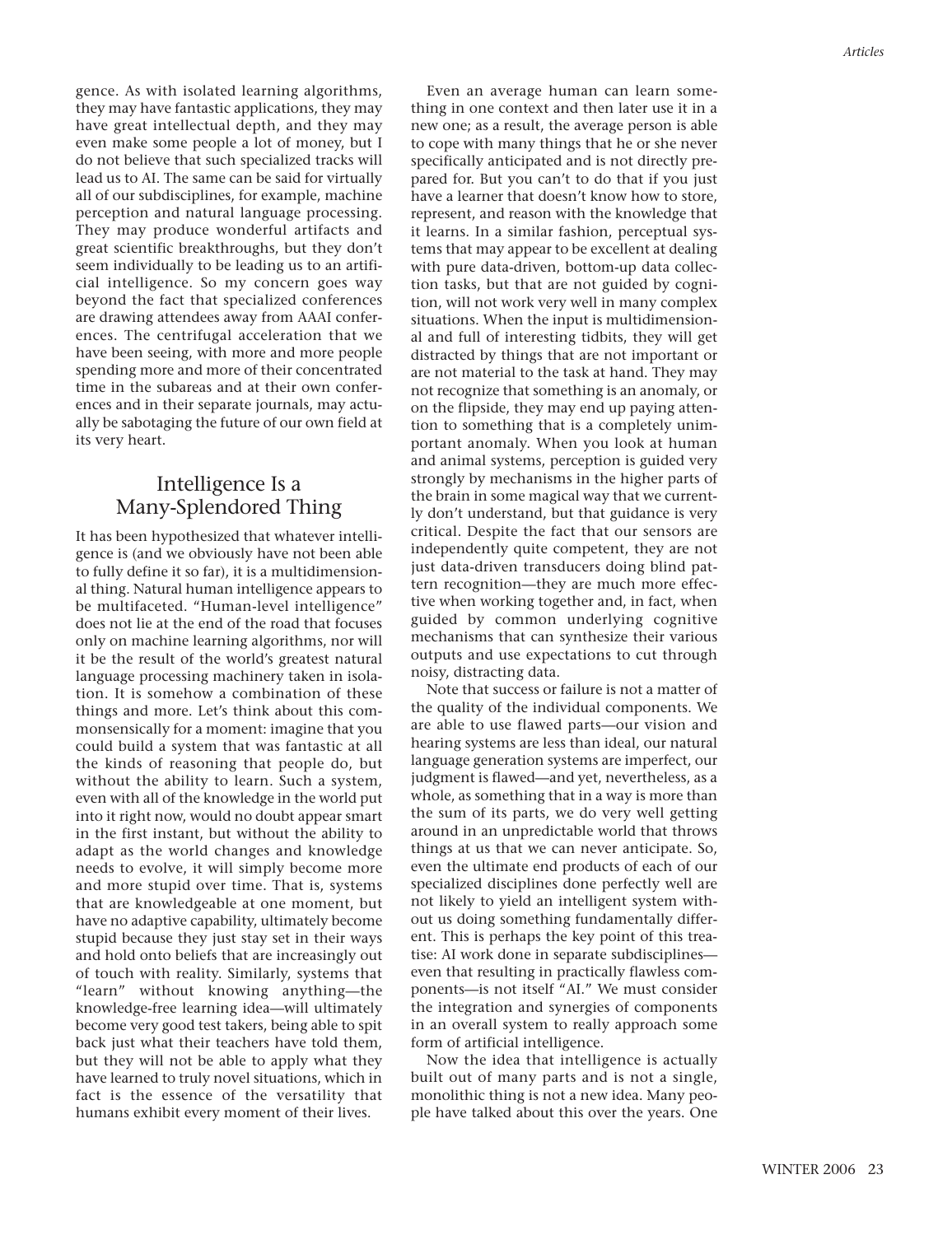

of the things that we did during my recent tenure at DARPA was to look at ways to test intelligent systems that have multifaceted capabilities. It occurred to us—and I want to thank both Dave Gunning and Paul Cohen for this idea—that we may want to test intelligence skills and capabilities in machines like we do very broad athletic abilities in humans. Someone might be the world's greatest shotputter, but world-leading performance in the shot put alone doesn't seem to be indicative of whether or not the person is, in fact, a fantastic *athlete.* They might be the physical equivalent of an *idiot savant* and have only a single skill that doesn't translate well into any other form of athletic performance. To determine who is the best overall athlete—the most "athletic" we typically use the *decathlon.* We run a set of events that themselves aren't connected in any obvious way (throwing the javelin may have nothing to do on the surface with running hurdles), but nevertheless, there are muscles and coordination and general athletic conditioning that somehow support all of these. Therefore, by testing a handful of different skills, we come to the belief that someone who may not even be best in any individual event, but somehow is best in the aggregate, is truly the world's greatest athlete, exemplifying what we consider to be athleticism. It may be that at the moment, given our crude understanding of natural intelligence, this is perhaps the best (or maybe the only) way to test intelligence. Being "intelligent" may be the same kind of amorphous mix that being "athletic" is, or alternatively, given our poor understanding of it, a multifaceted test may be the only way to approach the measurement of intelligence.

## Flying in Formation

Many others, largely from the psychology community, have talked about intelligence as a multifaceted thing, and there are "multiple intelligence" theories. Similarly, some in AI (for example, Marvin Minsky in *Society of Mind* (New York: Simon & Schuster, 1985) and subsequent writings) have talked about intelligence being multifaceted. Let us grant for a moment that indeed intelligence is not a single, monolithic capability. There is one more critical point: intelligence is not created by just mixing together the individual facets. Indeed, intelligence takes many different individual, special capabilities—like reading and thinking and learning and seeing and hearing and talking but, even if we have all of those pieces each done extraordinarily well, if we just toss them together we are not likely to get an intelligent system. My sense is that intelligent systems are not simply the mere compositional sum of their parts. Individual senses and cognitive abilities don't exist separate from one another and don't simply drop their independent conclusions into a centralized data store that they can all read from independently (the appeal of blackboard architectures notwithstanding). If you start to examine what people actually do, you see very deep and complex connections between these different capabilities.

Unfortunately, these relationships are the things that are often missed in our specialized conferences because in order to analyze and understand them, specialists in one area would need to reach out to communities that have their own specialized conferences that are intellectually quite far away. For example, natural language understanding in humans, which is often addressed in computational linguistics conferences, really does seem to involve *understanding*—as tautologous as that sounds, the focus of most natural language processing work these days is *not* on understanding, but on doing as much as one can *without* positing an understanding component. Understanding involves world knowledge, reasoning, and the ability to do inference and see the consequences of things that you learn and apply them to new situations, which soon gets quite out of the realm of what you typically see at a computational linguistics conference. As I have said several times now, learning produces knowledge as an output and that knowledge needs to be used in reasoning components; without this, reasoning systems can chug along and do work with what they've got, but they end up being pretty stupid unless they can take advantage of newly generated knowledge from learning mechanisms. Additionally, real-world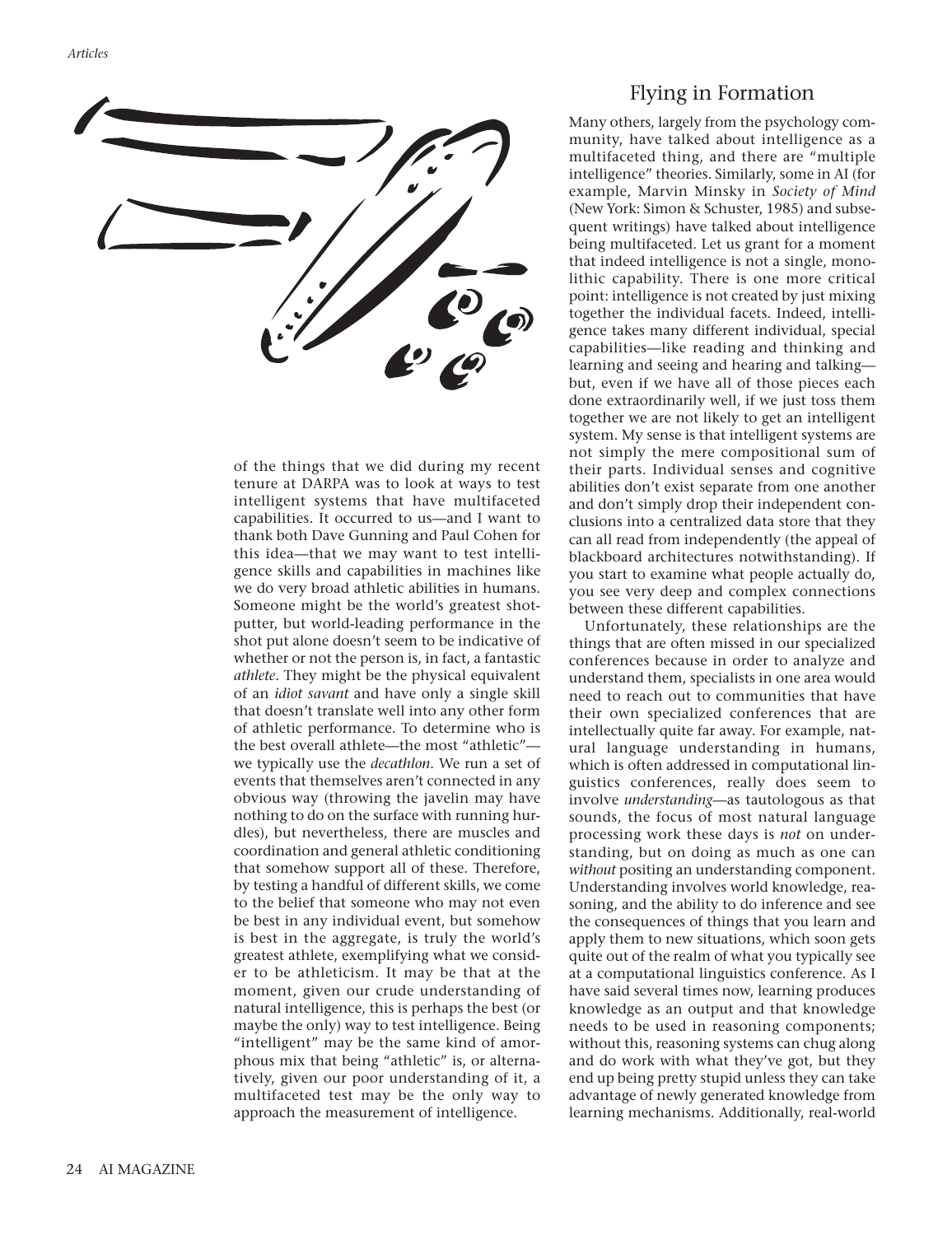learning in the kind of normal everyday situations in which we find ourselves is heavily dependent on what we already know, or expressly seek to learn because of other things we are thinking about. Further, as I have also said, perception doesn't really operate independent of cognitive state.

As we examine more and more of the pieces of an intelligent system—the separate events in the cognitive decathlon if you will—we find that we still need to account for the magical way in which they all have to fit together in order to create something that is more than the sum of its parts. Perhaps the best way to get this point across is to quote someone I used to work with (Dado Vrsalovic), who, in a different but perhaps comparable context, was fond of saying the following: "100,000 spare parts flying in close formation is not the same as an airplane." I am not sure how you launch 100,000 spare parts to fly in close formation, but imagine taking all the parts in a Boeing 777 and putting them really, really close to one another, but not totally integrated in the way we like to see our airplanes integrated when we fly on them. Now when you launch this thing, it isn't going to stay up in the air very well and, in fact, it isn't really an airplane. There is no *architecture—*an integration that needs to be taken into account to take the parts and turn the whole into something that really serves a broader function.

So somehow, even in the decathlon, while we test skills separately, they are all being done by the same person with much overlap in the subsystems that are used in the various events. Running hurdles and doing the long jump clearly use related leg muscles; throwing the javelin and pole-vaulting both use a running start and significant arm action. Imagine though, a field that had emerging specialized journals and conferences that focused totally on the mechanics of javelin-throwing. Members of the Hurdle Society and attendees at the International Pole-Vaulting Conference would no doubt be in the dark about what came to be discussed at the javelin meetings—and in fact might declare those fields to be so far from their interests that they were no longer interested in attending general athletics conferences where there would be boring and irrelevant papers on javelin-throwing, sprinting, and high-jumping. If the experts in those specialized areas were interested only in creating machines that could star in their individual events, they might be able to get away with this separatism. Even then, of course, the javelin folks might miss an important development in the discus-throwing literature that could provide critical insight and might even help their subfield take a quantum leap ahead. But much more importantly, if the genesis of the separate subareas was a once-exciting field that had originally aspired to create a general artificial *athlete,* able to compete competently in *many* different events—including novel athletic competitions that had not previously been on the program—then the subareas going their own separate ways would fly directly in the face of the original overarching goal. It seems to me that the way to build a competitive artificial decathlete is not to lose the focus on the athlete as a whole by working independently on the subsystems needed for specialized events. Certainly the leg and arm systems would need to be studied in detail and emulated in machinery; but their interactions to produce the rhythm of a long-distance runner or the coordination necessary to achieve a successful pole vault would need to be a mainstream concern of the field as a whole. Without attempting to study and build a whole body with integrated musculature, where would balance, strength, endurance, and coordination come from?

Now this is admittedly a naïve view, and I am no physiologist, but I would suspect that if you looked closely at how athletic skills are implemented in natural systems, you would really need to pay attention to the cross-coupling of different muscle and skeletal components, not to mention the overall cardiovascular infrastructure—and the key point here is that it is the same thing with intelligent systems. "Learning" isn't really *learning* in intelligent systems until it is tightly connected with reasoning. Perception doesn't mean much unless it is coordinated with cognition. Language essentially involves thought and understanding.

The implications for AI should be obvious. If we simply keep our separate components flying in close formation, we won't ever really get an AI airplane. And if we build machines that win races in specialized areas, we won't get a decathlon winner or an athlete capable of succeeding at a newly invented event. We need to think about how all the parts of an artificial intelligence should work together, and how they need to be connected, or we simply won't get one. So to my mind, what we really need to do as a field is to spend a lot more time focusing on comprehensive, totally integrated systems. It doesn't look like we are going to get there from here if we keep going in the direction we are going, especially given the centrifugal force that is drawing people away from one another into their separate subfields.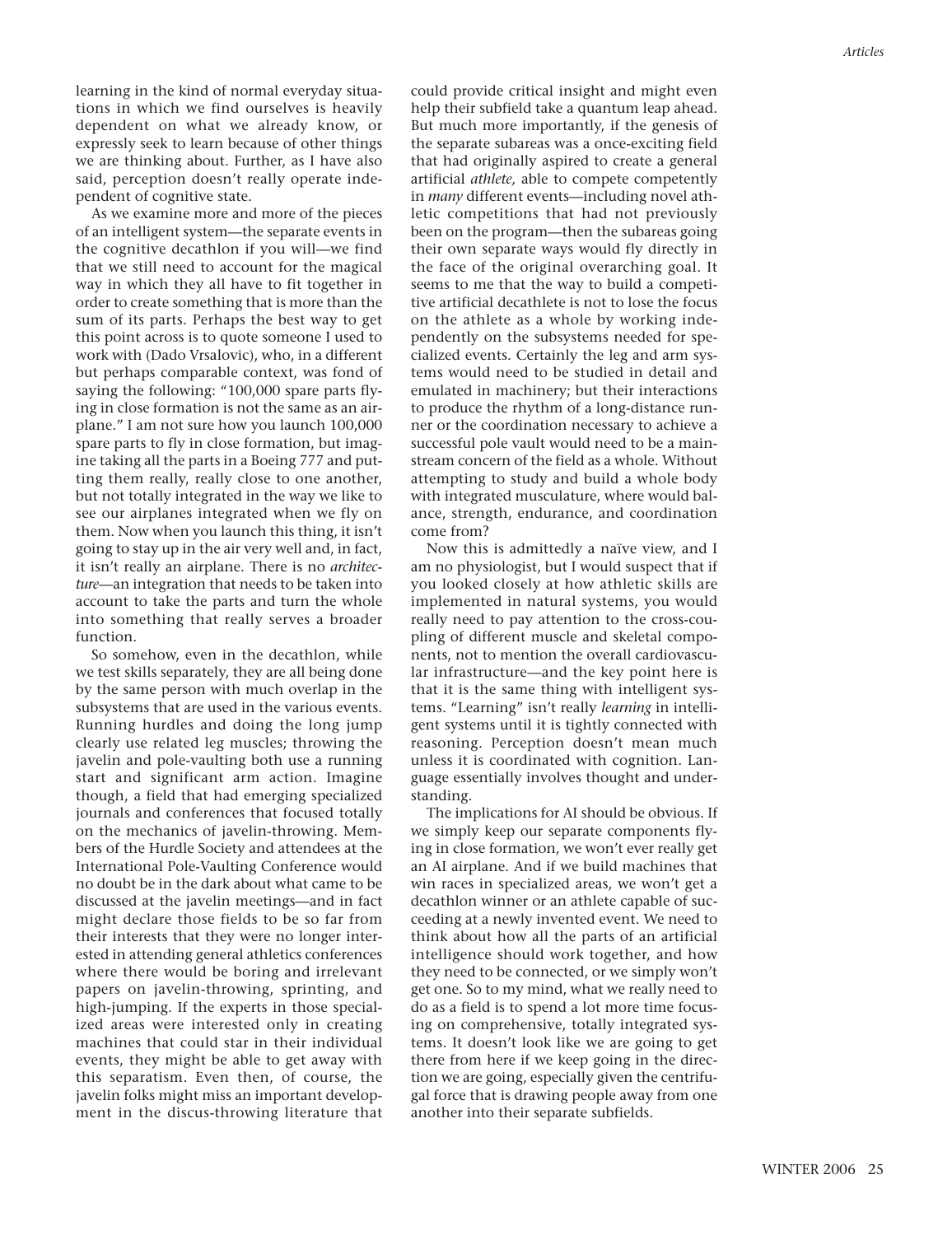

## Mutual Influences

Now, why hasn't there been a lot of work on integrated systems? In fact there have been some wonderful role model projects, but by and large, if you look at AI, most of it is explored in specialized venues or in narrow, specialized sessions at conferences. As a result we don't spend a lot of time talking about pulling the pieces together and creating the magic glue that turns them into intelligent systems rather than just sets of pieces. First and foremost, it is clear that building full, integrated AI systems is extremely difficult. It takes a lot of talent with a lot of breadth. It requires sizable teams, software engineering skills, and even project management skills—the kinds of skills that are not deciding factors in hiring university professors. Graduate students are really not taught this, and it is often the case that many engineering and architecture considerations are deemed "below" some scientists. It is notoriously difficult to get AI systems papers published in key places.

Nevertheless, these things are absolutely critical to our ultimate success. As a field we don't necessarily have a lot of these skills around. Building large-scale integrated systems is really, really difficult. It is also very messy just because of the essence of what's involved. Everything

in the system can ultimately affect everything else. And that makes building and debugging the system very hard.

# Three Focal Points

Before I get into specifics about some role model efforts, I want to talk briefly about three relatively underdiscussed issues that I believe are important. One is the notion of *architecture.* Another is what we might call *knowledge-rich learning*—somewhat the opposite of the knowledge-free learning that I mentioned earlier. The third is the nasty, unpopular topic of *metrics and evaluation.*

## Architecture

We are all familiar with architectures in AI systems. We often see block-and-arrow diagrams in papers, and in fact, there is a pretty substantial amount of work largely driven from the psychological side of things around what are called "cognitive architectures." In my view, however, there is still significant room for work in this area as applied to integrated AI systems. The cognitive architecture literature has tended to focus strongly on psychological validity, matching what goes on in the human brain. Since our concern in AI is not just the replication or understanding of humans, but in fact a broader space of possible minds (thanks to Aaron Sloman, a philosopher and long-time researcher in the field, for that description), I think we need to expand our thinking about architectures that are adequate to support integrated AI systems.

A potentially fruitful question to ask is whether we can learn from architecture work in other disciplines. If you have ever been involved with a large-scale software system effort, you'll know that architecture and systems engineering are critical parts of the equation. These arts are practiced by specialists with substantial technical education in the area, and hard-won experience is crucial to success. Architectures are not just boxes and arrows put together by the seat of the pants. System architecture as a discipline has its own principles, and we may be able to learn a lot by taking a broad look at the literature on software systems architecture, hardware architecture, and even building architecture. It would be interesting to see how well-known principles of good architecture might apply to AI.

For example, here are a few principles (courtesy of Gregg Vesonder) that you might learn about good architecture if you were taking a class in software engineering:

A good architecture is one that is amenable to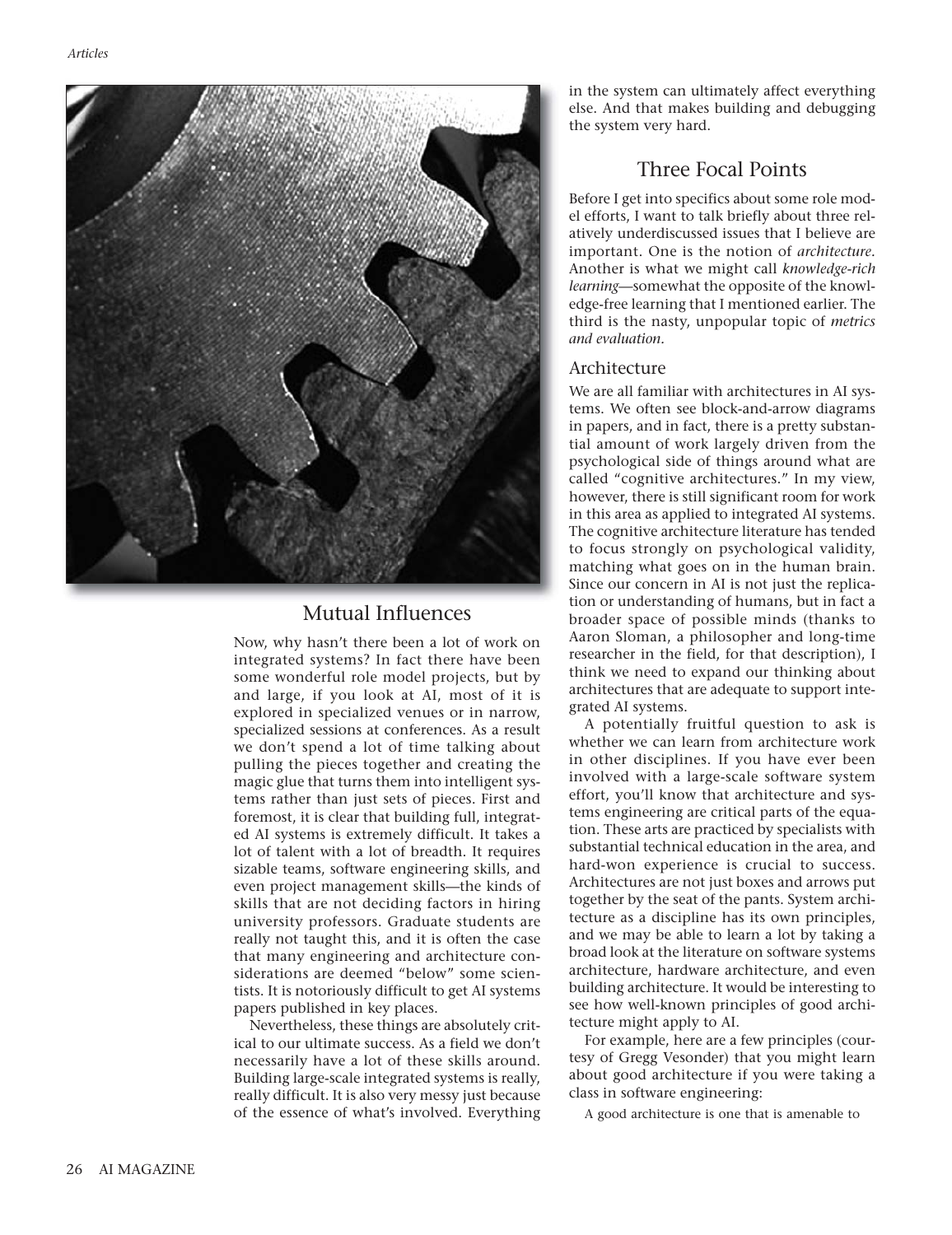implementation of a skeletal system with minimum functionality overall in order to test the communication paths between the components. One way to get started is to build stubs for all of the parts of the system without making them rich and fully functional; this allows you to figure out whether the APIs and the communication paths are right before you invest in full implementation of the parts.

A good architecture would feature well-defined modules with functional responsibilities allocated on the principles of information-hiding and separation of concerns with well-defined interfaces.

A good architecture should feature a very small number of interaction patterns. Modules that produce data should remain separate from modules that consume data. Good architectures avoid doing the same thing in different ways and in different places.

Principles like these are familiar to computer scientists, but the kind of formal architecture reviews necessary to successful large software projects are not common in AI work. I think we have some important things to learn from the way architecture discipline is applied in more mainstream software projects.

On the other hand, we also need to consider how building an intelligent system might be different from building a more conventional software system. It certainly appears to be the case in the human brain that the architecture doesn't look like it does when we construct systems with simple components and do information-hiding and separation of tasks and only do one thing each in one place in a system. Neural architectures hypothesized by brain scientists look quite different from those of conventional software systems. One critical element here is the fact that the one role model that exists in the world that we've been looking to emulate was not a designed artifact; the brain *evolved* over millennia, and in fact, what you get with an evolutionary approach is very different and potentially much messier than something you would do with a very good engineering design. So this leaves us with an interesting conundrum: as we build large integrated AI systems, it would make sense to follow conventional architecture discipline, but we generally look for inspiration to something that evolved in an organic way and whose currently discernible architecture is very different from that of the systems we typically design.

#### Knowledge and Learning

Humans learn, it is clear, in many different ways. We learn by being taught, we learn by trial and error, we learn by mental simulation and explanation, we learn by reading, and we learn in a host of other ways that may or may not all be implemented differently. When we think about learning, though, the goal is to produce knowledge or resources that we can use in dealing with novel situations later in life. So what we tried to do when I was at DARPA, and what I think is important for the field in general, was to move back to the more traditional AI view of learning. Here I'm not talking about Machine Learning with a capital "M" and "L" as a subfield, but good old learning as done in core AI systems, where, for example, we might have systems as capable as humans are of learning from very few examples (including just a single one). Learning also is profoundly important in getting around in life when we use it in what we might call a "transfer" way—for example, absorbing things we're taught in a classroom and actually finding out many years later that they apply in unanticipated ways to real life. We learn things in one context that work out to be very useful in a different time and context.

Another phenomenon in learning is "laddered learning" or what Dan Oblinger has called "bootstrap learning," where learning works best when principles are presented in a structured approach, so you learn one "rung" at a time. We know that when things are presented to us in school in the right order, we can actually learn incredibly complex concepts, whereas if we just jumped to them right away, we could never learn them. So we know pedagogically it is very important to ladder things, that is, to master one rung before we jump to the next rung, yet that's not how we are currently approaching research in machine learning.

Consider also the difference between bottom-up, or data-driven knowledge acquisition, and top-down, or goal-driven simulation and acquisition of knowledge. These two approaches come together in learning. For example, when reading you don't just read the words; rather, you read with expectations about what will come next. You can complete a sentence even if you hide the last word in the sentence and your interpretation of the words you see is influenced by what you've just read. Your forward-looking expectations influence how you interpret the next sentence, and what topics might be presented in the next paragraph. This implies a potentially complicated architecture underlying reading that we ought to include in our learning research.

A final issue on the subject of learning systems is how to tell whether a system has learned and whether its learning can be improved.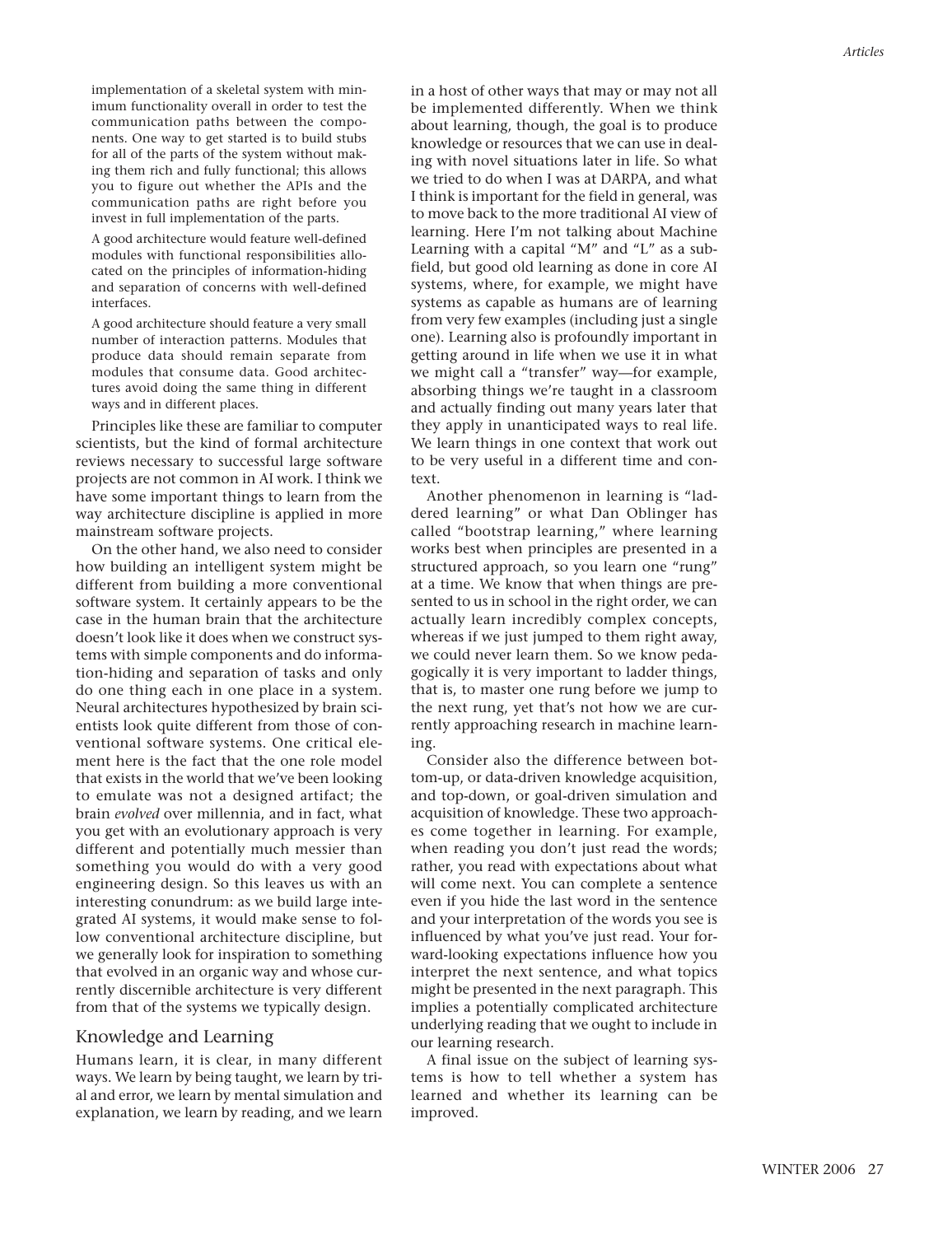

*Deep Space One Encounters an Asteroid.* 

All in all, these notions of learning are quite different from the main current thrust of machine learning research. This is ironic in a way, since as far back as the first AAAI conference these concepts were posited as the basic foundations for learning.

#### A Word on Evaluation

Before working in the government, I, like many of us in the field, really hated the idea of metrics. It was too difficult to figure out quantitative metrics for knowledge representation and reasoning or concept learning, and when you did, they tended to distract from the main line of work. But since I started working with others on larger integrated AI projects, and securing funding for the field, I have found that evaluation is an absolutely critical ingredient of our research program. I believe metrics and evaluations are requirements for the future of the field, both for our own sake and also for the sake of those who oversee our funding. In particular, in the United States it is very important to show Congress that we are actually making forward progress—even if our goals are 20, 50, or 100 years in the future. It no longer matters what our subjective description is of how much better things are than they were five years ago. Rather, it is important to understand in a measurable and repeatable way where we are heading and how we will get there.

Now this is very challenging. It's hard enough to apply meaningful evaluation designs to AI component technologies, just given the nature of research. But the difficulty is magnified when you take to heart the message that we need more work on integrated, comprehensive AI systems. How will we evaluate intelligence in a machine when we don't even know how to measure intelligence in people? But this challenge alone should prod us as a scientific community to come up with new ideas and approaches to the issue of evaluation and metrics.

## Some Role Models

I am encouraged to note that there are some good examples of the integrated, systems approach to AI. I want to highlight briefly a couple of projects that I think could become role models. One involves work in the area of space exploration at the National Aeronautics and Space Administration (NASA) and at the Jet Propulsion Laboratory (JPL). The other is a DARPA project called the Personalized Assistant That Learns.

One of the most exciting premises of NASAstyle space exploration projects is the fact that the environmental constraints and mission goals are such that AI must be a fundamental ingredient. Simply put, you can't teleoperate a remote vehicle in dangerous or rapidly changing circumstances when there is a 30-second (or worse) radio transmission lag. In these situations the vehicle has to care for itself in a fundamental way. Dan Clancy presented an invited talk at AAAI-04 in which he talked about the vehicles we are sending to Mars and deep space. Dan described how these machines monitor and maintain their health on a constant basis. They may get hit by meteorites, they may experience power failures, they may pick up dust in moving parts, and they may have faulty electronics—a host of things that require real-time observation and response by the vehicle itself, because there may not be time to get a signal back to earth before it's too late.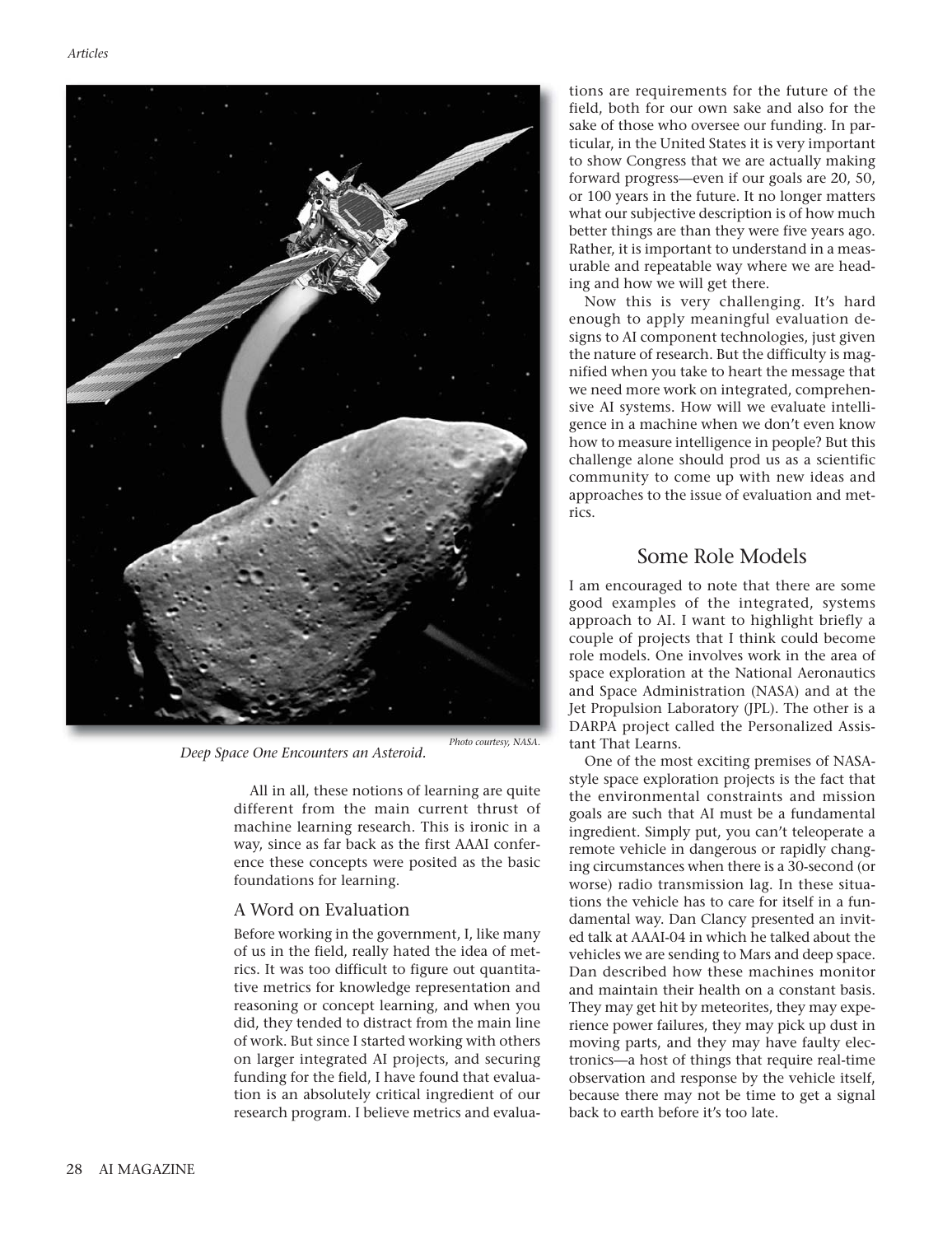In addition to keeping track of their own health and other prosaic things, these vehicles need to assure the success of their science missions, following plans for collecting data and getting them back to earth—and changing those plans on the fly. Here we have a set of interesting constraints from a nasty set of realworld problems where AI—integrated AI—is fundamentally necessary. There are some really fantastic projects completed or imagined, ranging from the remote agent mission launched on the Deep Space One probe a few years ago to something called the "Autonomous Sciencecraft Experiment," which has been running on a continuous basis for some time now. It is clear in this kind of application that planning, execution, perception, and action are integrated and multilayered. Further, because subsystems can override each other and opportunities for conflict abound, the architecture of the integrated system and how it carries out its intelligent activity are of absolutely fundamental concern. You can't send a great camera, a great pattern recognition system, a great set of wheels and motor controls, and a host of other separate parts into space and expect those "spare parts" flying in formation to carry out the mission. They must be deeply integrated. One has to think in advance about all critical and dependent interactions between the parts of the system. In other words, the architecture is the overriding concern. And it is fantastic to see deployed AI systems of the sort that we all know and love actually running in real time, live on \$100,000,000 NASA space missions.

At JPL, Steve Chien and others have pointed out how these issues come into play in the design and implementation of their systems. Steve notes that having multilayered systems, coupled with the fact that there are different priorities at different times, means that we need to worry about redundancy, safety checks, real-time considerations, priorities, and constant change and adaptation of plans based on the real world's effects on the mission. And as if that were not hard enough, systems like these can't really be fully tested until they are launched. To run a realistic test on earth to simulate what the mission would be like in space for four months or five years is totally impractical, if even possible to design. And so we have some very interesting challenges to face when we build a true AI system that's going to be deployed in a real-world, real-time, missioncritical environment.

The second example involves some major efforts under the Personalized Assistant that Learns Program at DARPA. One of them is SRI International's Cognitive Agent that Learns and Organizes (CALO)—an artificial secretary, one that aspires to do virtually all of the kinds of things that a good human secretary can do in the office. What CALO is trying to emulate is not a Ph.D-level physicist, but rather, the seemingly mundane tracking, learning, and reminding aspects of a good secretary who can adapt to real-world circumstances, improve over time, become personalized to the person he or she is supporting, and take into account the many small things that really make everyday life challenging. This is of course a very different context than putting a rover on Mars, but equally challenging and exciting from a core AI perspective. The CALO team has identified six very high-level areas of competency in which the system must learn and succeed: organizing and managing information, preparing information products, observing and managing interactions, scheduling and organizing in time, monitoring and managing tasks, and acquiring and allocating resources. The multiinstitutional team has been working for several years now on a very wide variety of AI subjects, trying to put this all together into an integrated system.

To build a CALO assistant, SRI International has served as the systems integrator for a number of technology specialists. Importantly, from the very beginning SRI instituted a systems approach that required, among other things, software engineering discipline, a chief architect, and a release schedule for software that will be tested as a system and used as a prototype in DARPA's evaluations. Of course, a great deal of fundamental research work for this project is being tackled in many wonderful universities. But CALO is more than the sum of these individual research efforts. It starts with an architecture and a design approach that brings all of these pieces together in an integrated AI system. The architecture allows specialized learning methods, created by individual scientists at different institutions, to be inserted by using common APIs and built from common core learning algorithms. These modules interact in a well thought out, well-engineered way using a knowledge base, reasoning methods, perceptual apparatus, and other things that go into a complete integrated AI system. It is the architecture for bringing these things together where they can learn from one another, interoperate, and deal with inconsistencies that is the essence of this project, and one of its greatest challenges.

The results so far are very promising. After the first year of the project, the SRI team developed a flexible, true AI architecture with many components that could interact in at least a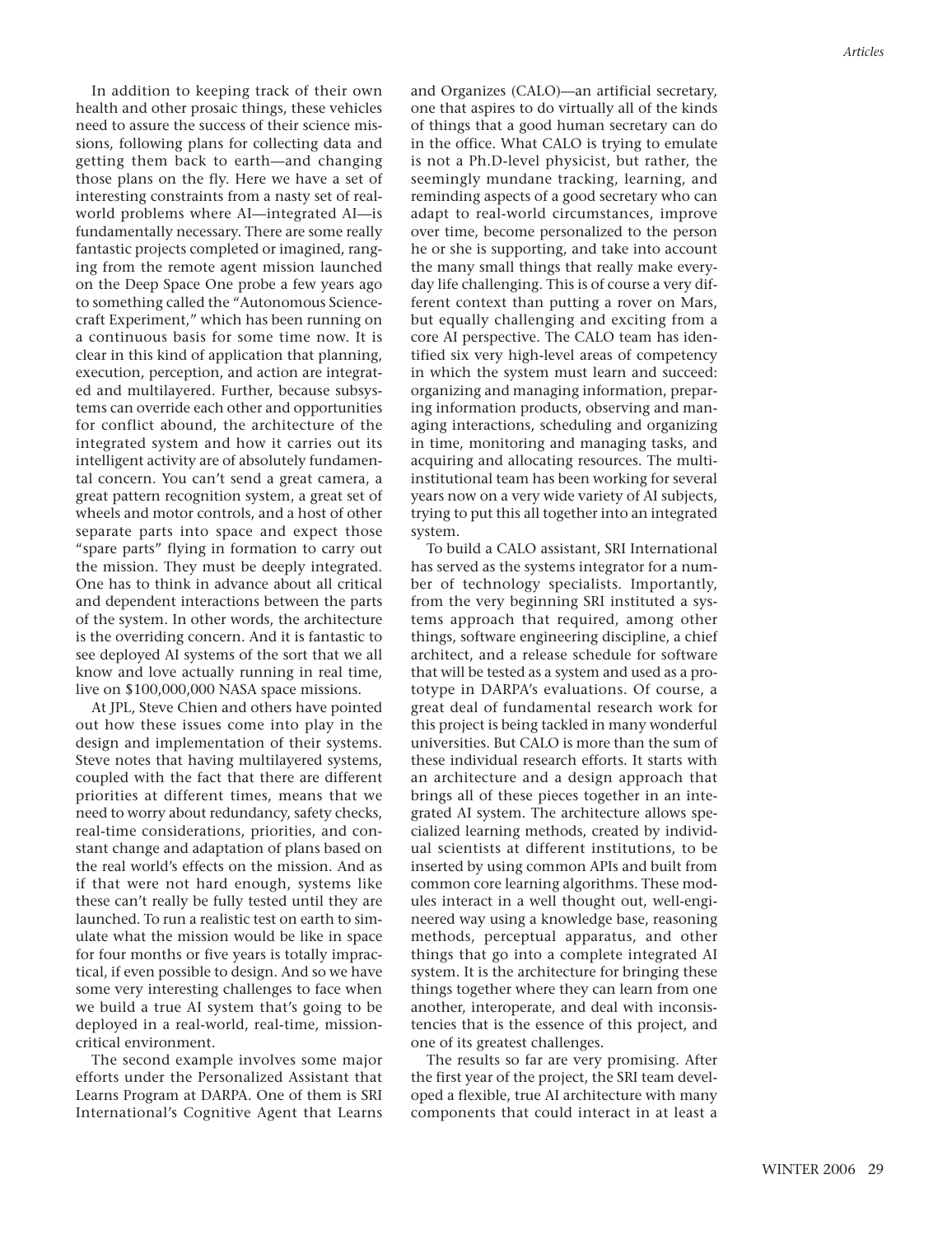

*Illustration courtesy, SRI International. CALO: Cognitive Assistant that Learns and Organizes.*

minimal way to accomplish a very wide variety of things—ranging from moderating meeting activity and taking notes, to preparing briefing packets that you can take in advance to a meeting. There are also obvious things such as helping with putting mail in folders and dealing with calendars, and so on—the kinds of things you would expect from an office assistant. But the exciting thing to me about this project is the deep integration between the many components and the different types of capabilities that CALO brings to the table. Tom Dietterich recently noted some specific ways in which the CALO model has driven new types of research, outlining to me some really interesting novel challenges to people doing work in machine learning. In fact, one of the more exciting things about this project is the way that research in machine learning has been affected by the requirement of building this integrated system. One of Dietterich's observations is the fact that learning and reasoning must be combined in a tight fashion in CALO. This means that, especially when you've got multiple learning systems, when a prediction is made and the world either verifies or refutes that prediction, or the user provides additional feedback ("No, that was the wrong document to give me for that meeting"), the system must keep track of the new knowledge and assign credit to the component or set of components that collaborated to make that recommendation. But there may not be an obvious path back, and in fact, different components can collaborate to come up with a recommendation, making it very difficult to assign credit. So here is an important, somewhat novel problem in machine learning that might not have surfaced if the focus were simply on a boosting algorithm or support vector machine. Similarly, this kind of integrated, long-lived system needs to formulate its own learning problems. Because it is running autonomously and is trying to be helpful, and because it knows it needs to improve, it needs a plan for acquiring, in an unobtrusive fashion, a set of labeled training examples and to evoke feedback from the user without being too annoying. These are things that people just do naturally; CALO has to figure out how to do this using deep interaction between a planning component, perception and action, learning, and reasoning technology that are all part of a complex, always-running, always-evolving system.

Not too long ago, Dietterich observed to me that in working on CALO, he was now talking with people he hasn't spoken with in 25 years. In 1980 at the first AAAI conference, we were all working on the same thing—it was *AI.* While we were individually focused on different pieces, we were at the same time working together and communicating. Twenty years ago, learning people didn't totally divorce themselves from knowledge representation people, and natural language people didn't go off and spend their time at their own conferences. Today, projects like CALO and the NASA-related projects have rekindled the kind of collaboration and communication that we had at the beginning. I hope this is a harbinger of the future—a way to bring the field back together and help us develop true artificial intelligence systems.

# Versatility, Purposeful Perception, and Doing Something Reasonable

One of the historic frustrations in our field is that when we have built something that we believe is a successful example of AI, as it gets press and gets analyzed, it seems no longer to be AI. Instead, it becomes some form of engineering or just a tour de force. I believe that this is not really a great mystery, but that we usually bring it on ourselves by solving specialized problems with *components* of intelligence, not complete, integrated intelligent systems. Deep Blue is a classic example: what succeeded in the very specialized domain of chess wasn't an AI system embodying general intelligence with perception, knowledge, reasoning and learning, but a set of very special purpose algorithms that allowed the system to succeed at a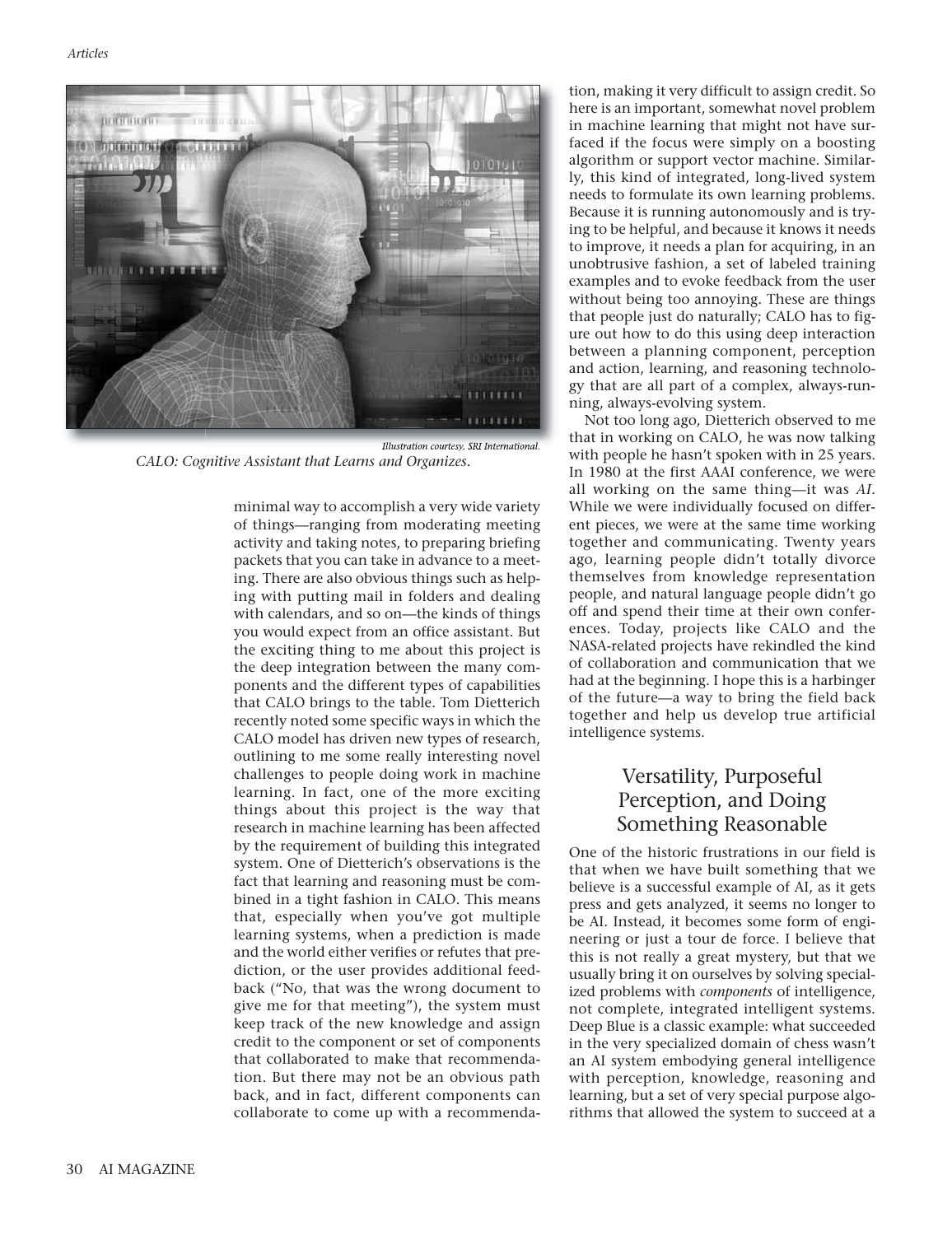specialized task. We see this all the time with the specialized tasks that AI addresses. (It's fair to say that chess is such a specialized problem that in the end we discovered it didn't really need general intelligence. But if so, we certainly need to find some challenge problems for the field that *do* need true intelligence.) So we need to ask the question: "what really is AI and what is intelligence about?"

To my mind the key word may be *versatility.* (I'd like to thank Rich Doyle for first getting me to think about versatile systems when I was at DARPA.) Humans are versatile: they can take on new missions all the time; they can learn to do new things. Nils Nilsson, in a paper talking about human-level AI and grand challenges for the field, talks about educable, or what he calls "habile," systems. Versatile or habile systems embody the real value that true intelligence brings to the table—that is, the ability to do almost anything, maybe not brilliantly or wonderfully, but at least adequately well, and to be trainable to do new, previously unanticipated things. I think we need to pay more attention to this notion of versatility in our field. When the Rover completes its planned mission on Mars and yet is still functioning, it would be wonderful if it could adapt to a new mission be "re-purposed," if you will—merely by us explaining to it what was needed or educating it didactically on a different class of missions. A human could easily do that. However, this is almost impossible to do with a classically structured NASA spacecraft because the mission is built into the architecture of the system.

General intelligence, or real AI, would allow us to describe, in a declarative way, a brand new mission and a recommended approach to that mission that the system would understand and could then take on. In fact, one of the earliest thoughts on a true artificially intelligent system was McCarthy's proposal of an "advice taker," back in the late  $1950s$ .<sup>1</sup> While we've never really built such a system, McCarthy's original idea remains much more about true AI than most of the "specialized AI" systems we have built since then.

Another area that I believe is well worthy of more attention is what Manuela Veloso and others have called "purposeful perception." This is not passive absorption and purely bottom-up processing of sensor inputs, but rather perception guided by and influenced by higher-level cognitive processes and current needs. What in the perceptual field needs paying attention to, and how sensor inputs should be interpreted, is clearly driven at least partially in a top-down way in natural systems. This kind of architecture is worth understanding and emulating. In the CALO project, for example, the perception subsystem should be influenced in an appropriate way by the overall current priorities, upcoming tasks, things that have been learned, and similar cognitive aspects of being intelligent.

Finally, a great mystery of naturally intelligent systems is that when presented with new situations, we are almost always capable of doing something *reasonable.* Our responses may not be ideal, but we don't simply go catatonic when we are faced with a new situation. We, generally speaking, muddle our way through and most often arrive at an adequate outcome. Afterwards we can reflect on what we've done and learn from our experience and do things better the second time. This is a concept we can all understand, at least informally, but reasonableness hasn't been thought about a lot in AI. Why is this? As with the other issues just discussed, I believe this escapes serious study because it is another virtue of an integrated, comprehensive intelligent system, not just a collection of spare parts hanging around together. And we're still paying almost total attention to the spare parts. Versatility, purposeful perception, and reasonableness are all exemplary characteristics of real, honest-togoodness intelligent systems, and all seem to require the kind of integration that I have been talking about.

#### Measuring Progress

Once we build an intelligent system, how do we know if it's any good? How do we tell if it is doing well, especially if its behavior is kind of reasonable, it is not great at any one thing, and every piece of the system influences every other piece? How do we actually measure progress? Again, the CALO experience points in a promising direction. For the project, we hired a fullfledged, independent evaluation team to identify the task challenges for the system and then decide on the right measurements to be applied year after year—thus giving essentially the same test each year, but without the system being able to cheat because it saw the test the year before. In a way, the project has developed an SAT-like test for the system by creating a set of parameterized questions, or question templates, that can be varied from year to year, but that require precisely the same capabilities and intelligence to answer each year. For CALO, we can ask about a new set of meetings or tasks for the office assistant each year but use the same testing to end up with a quantitative score of performance and track progress from one year to the next. What really matters is whether we can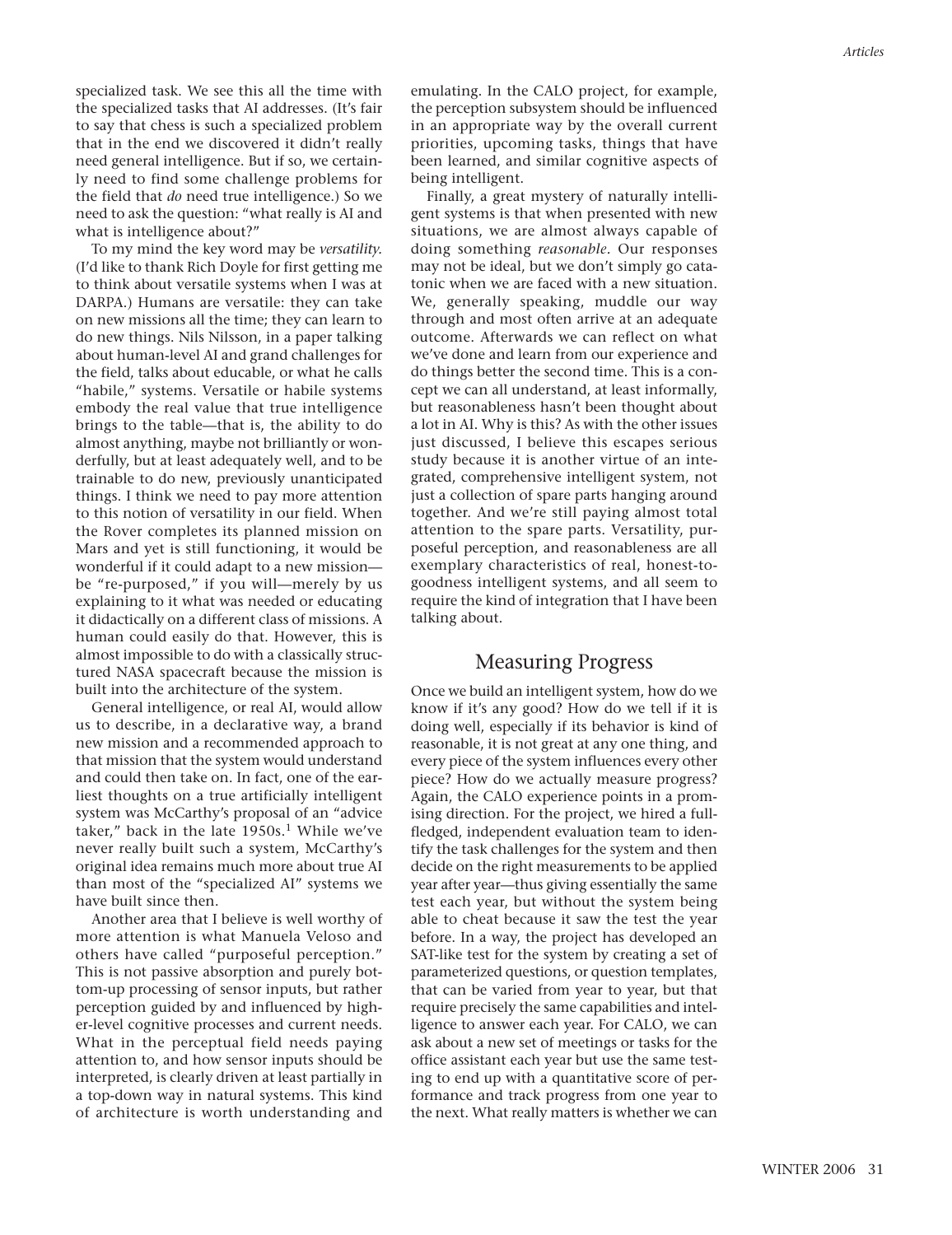show that a system can learn, that it will ultimately do much better than an engineered system because its knowledge growth and its improvement in skills just outstrips what the design team can do as programmers.

### AI Grand Challenges

If our goal is to build a machine that has some form of true, versatile intelligence, and yet the field is not progressing much in the right direction, how can we stimulate more of the right kind of work? Certainly having a system "situated" and interacting with the real world is an important element, partially because whatever AI system we build will need to work in a real context. But there is more. The real world is messy and unpredictable, so I think we need to spend more time building systems that we experiment with in the wild, not just in the lab—we need our AI systems out there dealing with the messiness of the world, dealing with noise and misdirection and things that we wish we generally didn't have to deal with.

Another important element of a refocusing of the field is to move AI to be thought of more as a system science—not a handful of disconnected subdisciplines, but an overarching view of how those disciplines and the resulting technologies they create interrelate. In fact, I think we need to find room in our conferences for all aspects of computer science that can contribute to and benefit from the needs of complex AI systems. How can we do this, given our current commitments to our universities and companies, our students, and our careers, which tend to demand simple allegiance to fields defined by existing conferences and journals? What kind of game-changing event might create the motivation we need to leapfrog to a new paradigm? I suggest that we launch a new series of "grand challenges." Such challenges, like President Kennedy's bold promise in 1961 to put a man on the moon (and return him safely) by 1969, can grab the attention of a broad group of people. They present hard problems to be solved—hard enough to require lots of work by lots of people, and when defined right, they move fields in significant leaps in the right direction. The really good ones over the years are interesting because they have really demanded the kind of integration that I have been advocating. In my view, with appropriate sets of challenges, we might actually generate a tremendous amount of new excitement in the field of AI systems, which doesn't really have its own separate subarea or conference.

#### Criteria for Successful Grand Challenges

There are aspects of creating such challenges that require some serious thought. First and foremost, we need a problem that demands a clear and compelling demonstration of AI. Such problems, as I've intimated above, will need to stress versatility, adaptation, learning, reasoning, and the interaction of many aspects of intelligence. Next, a successful challenge cannot be gameable in a way that somebody could win the prize with very specialized engineering that doesn't get us closer to an AI system. This requires extensive thinking about the ground rules for the challenge. Another thing that is really critical to a successful grand challenge is that the measurements—the success criteria are well-defined, easy to articulate, and understandable to any lay person who might participate. For example, the success criterion for the DARPA Grand Challenge autonomous vehicle competition in the desert was simple: travel on the ground along a prespecified route from point A to point B in less than 10 hours, with no human intervention—period. You don't have to say much more—people know what you want and what it takes to succeed.

Another key aspect of a good grand challenge is to make the problem hard enough such that it is not clear that it can be solved and to allow partial successes to lift the general state of the art each year. Here, failures along the way can point the direction we should go to improve things—a critical aspect of good grand challenges. (Thanks to Paul Cohen for the notion of failure being "diagnostic" as an aspect of a good grand challenge.)

Of course, the challenge has to be ambitious and visionary, like putting a man on the moon or cracking the human genome or beating the world's chess champion, but it can't be unrealistic. As much as I would like to put out the challenge of building a Star Trek–like transporter, I don't believe such a thing would be possible in my lifetime (if ever). People will get frustrated if they don't see their way clear to possibly solving the problem and winning the prize. We can debate what the right time horizon is, but we certainly want to have solid faith that someone will succeed in somewhere between, say, 5 and 15 years, with reasonable doubt about solving it in the first 5 years. That's what makes it really fun.

A successful AI grand challenge would need to be compelling to the general public, generating good press and building general excitement. The public has to find it compelling and exciting enough to follow the stories in the press and be rooting for the AI researchers to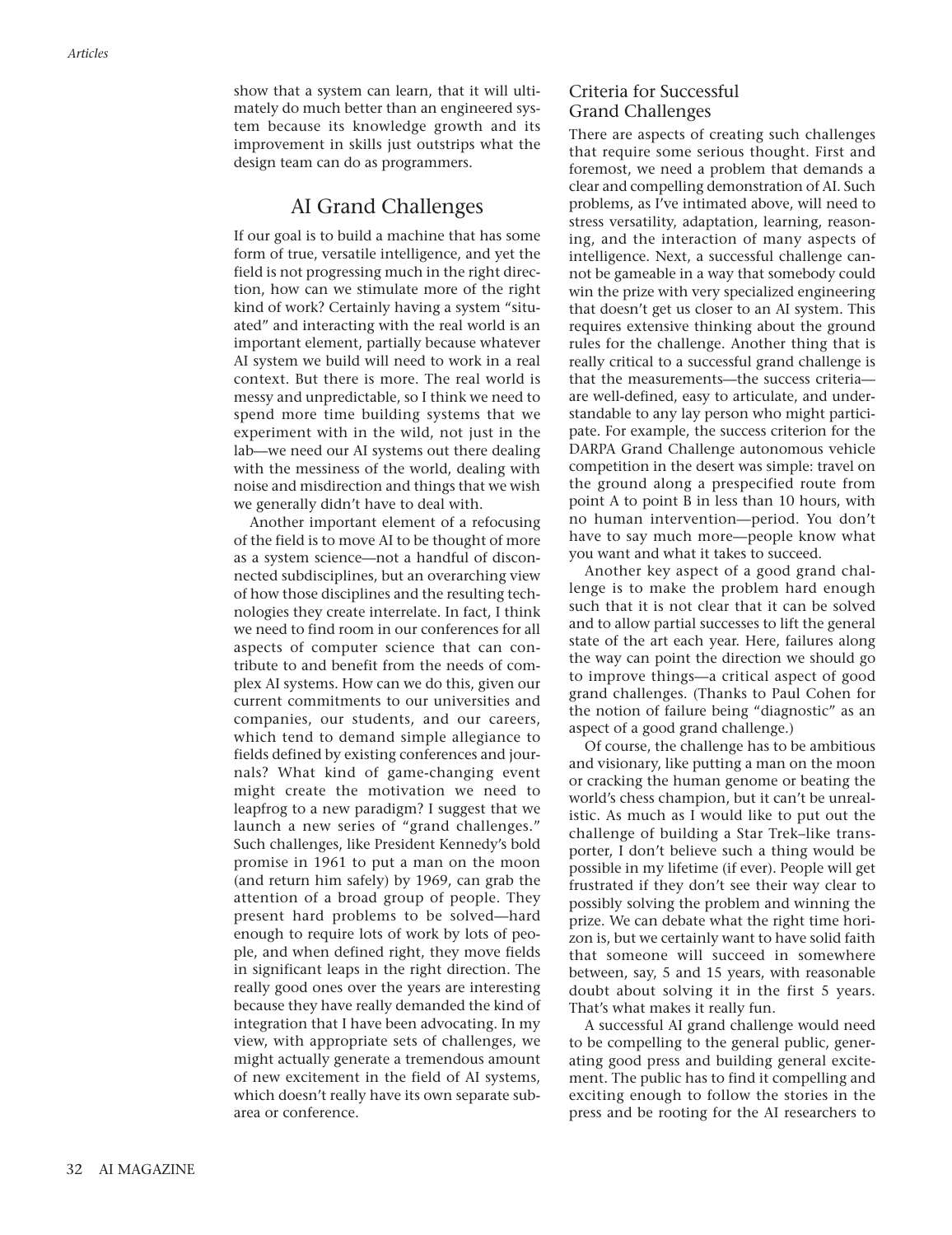The aforementioned criteria should be applied rigorously to grand challenge suggestions. Hopefully we will end up with not just a laundry list of possibilities but rather a compelling, exciting quest that will attract researchers and lay people to find a solution. I believe AAAI could play a very important part here.

#### Some Examples

What specific problems might qualify as highquality AI Grand Challenges? Back when I was at DARPA we held a workshop to identify, debate, and refine some ideas. Here, briefly, are some of the ideas that were still on the board at the end of the workshop.

*Truly read and understand a book.* Here, the challenge would be to build a system that can read a book (a textbook, say) and successfully answer the questions at the end of a chapter or, better yet, sequential chapters. To make such a challenge compelling, it probably has to be the equivalent of what a student does in a high school science course, with some details and ground rules appropriate to computer programs. But pretty much, that's it. We would have to think through the ground rules and very carefully plan a nongameable way to administer the test. But the overall problem is intuitive and challenging. We could easily imagine a poster announcing the challenge.

*Take the Scholastic Aptitude Test (SAT).* Here each system would take the SAT on the same Saturday morning that human students do in virtually the same context and would be required to end up in the 90th percentile of high school student performance. Again in this case, it is very simple to describe the challenge and it would be very clear to even the general public how monumental an achievement this would be. Many people complain that the SAT is not a "good" or adequate test for humans of high school age. But no matter how flawed we all think the SAT is, we use it, our kids take it, and it matters for getting into college. It is fairly broad and involves a substantial amount of background knowledge and the ability to apply learned skills in novel settings. Wouldn't it be exciting if a computer program could, under the same ground rules as the students, actually do well?

*Write an essay that is graded well by a highschool teacher.* Picture your typical school



research paper assignment: write a short essay on an assigned topic, first doing some research using defined information resources, and then producing a coherent paper in a finite period of time. For example, I may not know much about the French revolution, but if I were given two hours and access to the world wide web, I could probably put together at least a plausible two-page essay on the causes of the French Revolution, or what happened at the Bastille, or the origins of "Let them eat cake!" Why shouldn't a machine be able to do this? Why don't we have computers try to write essays just the way we have kids do it, have the essays graded by human teachers in exactly the same way, and then as soon as one of them gets an "A," celebrate a monumental step in the history of AI?